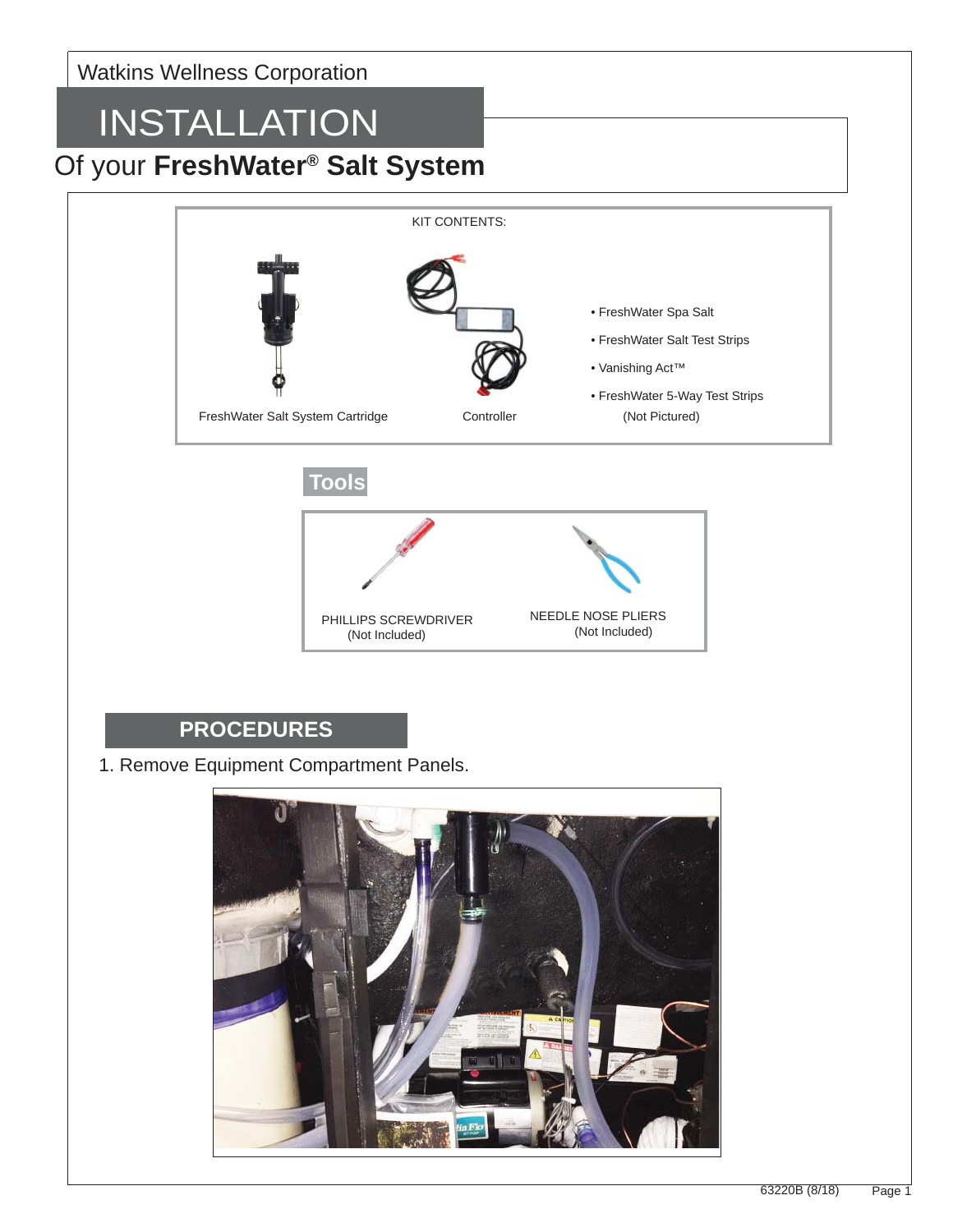## **FreshWater® Salt System**



Disconnect Power to spa before opening the Control Box to prevent possible electrocution.

2. Open Control Box.



3. Insert the FreshWater Salt System Controller wire into the RS485 communication terminal in the Control Box.



4. Replace Control Box cover.



- 5. Connect Controller Wire
	- Connect Controller Wire to the Cartridge Housing terminals located on the back of the housing.



- Some models may have the Cartridge Housing located away from the equipment compartment. These models will have a Cartridge Housing wire extension tube located in the equipment compartment.
- Connect the Controller Wire to the wire inside the extension tube.

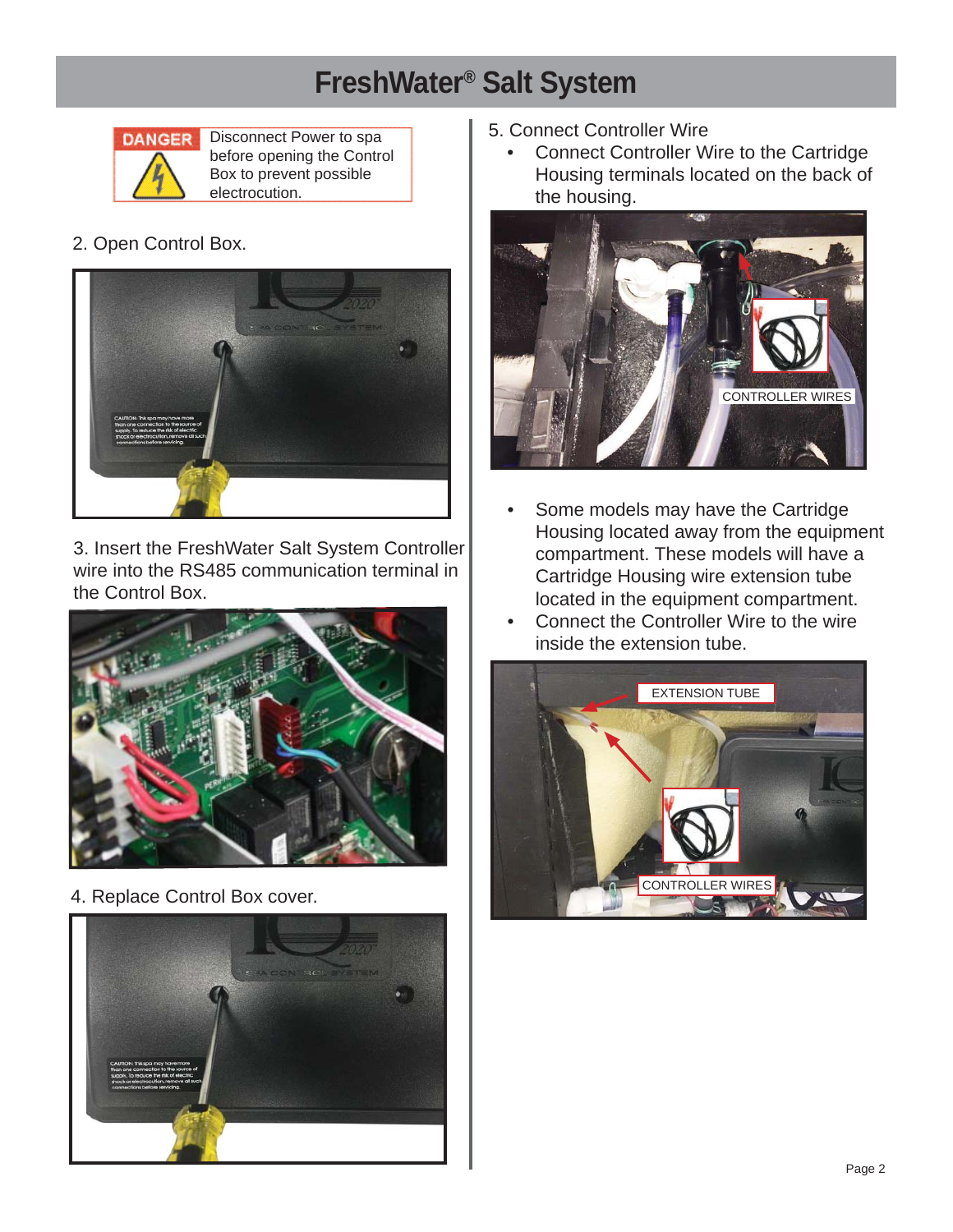### **FreshWater® Salt System**

6. Secure the FreshWater Salt system Controller to the spa frame with a zip tie.



7. Install FreshWater Salt System Cartridge

- Unscrew Cap from the Cartridge Housing 7A.
- Remove Plug from the Cartridge Housing by pushing the button on top of the Plug handle and pulling upwards. Do not discard, save in the equipment compartment.
- Install the FreshWater Salt System Cartridge 7B by pushing the button on top of the handle and inserting it into the Cartridge Housing.
- Replace Cap.



8. Turn system on and verify the green power LED is lit on the controller.

| PWR/CELL                                                                                     | PN:                 |                |  |
|----------------------------------------------------------------------------------------------|---------------------|----------------|--|
| ONLINE                                                                                       | Rev: A<br>SW: 1.0   |                |  |
| ERROR                                                                                        | Date:<br>SN: 000004 |                |  |
| Watkins Manufacturing Corporation<br>1280 Park Center Drive<br>Vista CA 92081 1-800-999-4688 |                     | ROHS CE<br>PN: |  |
|                                                                                              |                     |                |  |

9. Replace the equipment compartment panels. The installation is complete.

10. Consult FreshWater Salt System Owner's Manual for further instructions.